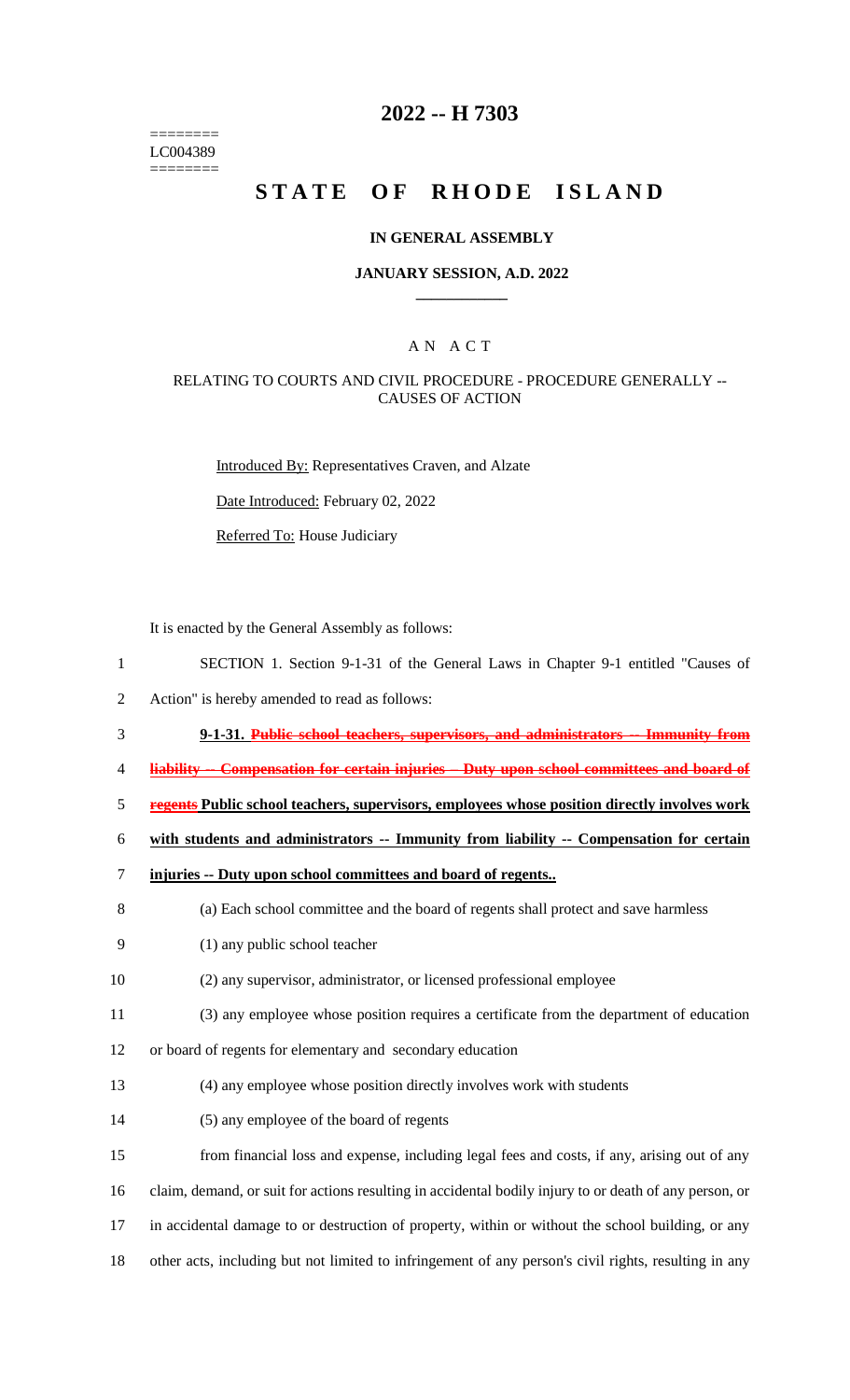injury, which acts are not wanton, reckless, malicious, or grossly negligent, as determined by a court of competent jurisdiction, provided the teacher, supervisor, or administrator, at the time of the acts resulting in the injury, death, damages, or destruction, was acting in the discharge of his or her duties or within the scope of his or her employment or under the direction of the school committee or the board of regents.

 (b) For the purpose of this section, the term "teacher" shall include any student teacher doing practice teaching under the direction of a teacher employed by a school committee or the board of regents.

 (c) Each school committee and the board of regents shall protect and save harmless any 10 teacher or any, supervisor, employee whose position directly involves work with students or administrator from financial loss and expense, including payment of expenses reasonably incurred for medical or other service, necessary as a result of an assault upon the teacher, supervisor, or administrator while the person was acting in the discharge of his or her duties within the scope of his or her employment or under the direction of the school committee or the board of regents, which expenses are not paid by the individual teacher's, supervisor's, or administrator's workers' compensation.

17 (d) Any teacher, supervisor, employee whose position directly involves work with students or administrator absent from his or her employment as a result of injury sustained during an assault 19 upon the teacher, supervisor, employee whose position directly involves work with students or 20 administrator that occurred while the teacher, supervisor, employee whose position directly 21 involves work with students or administrator was discharging his or her duties within the scope of his or her employment or under the direction of the school committee or the board of regents, or for a court appearance in connection with the assault, shall continue to receive his or her full salary, while so absent, except that the amount of any workers' compensation award may be deducted from his or her salary payments during the absence. The time of the absence shall not be charged against 26 the teacher's, supervisor's, employee's whose position directly involves work with students or administrator's sick leave, vacation time, or personal leave days.

 (e) A person so injured in accordance with subdivision (d) above and who receives a disability therefrom, which renders them unable to fully perform their normal duties, shall, if the disability continues for a period of one year, apply to the Rhode Island employees retirement system for appropriate benefits for which that person is entitled.

SECTION 2. This act shall take effect upon passage.

#### ======== LC004389 ========